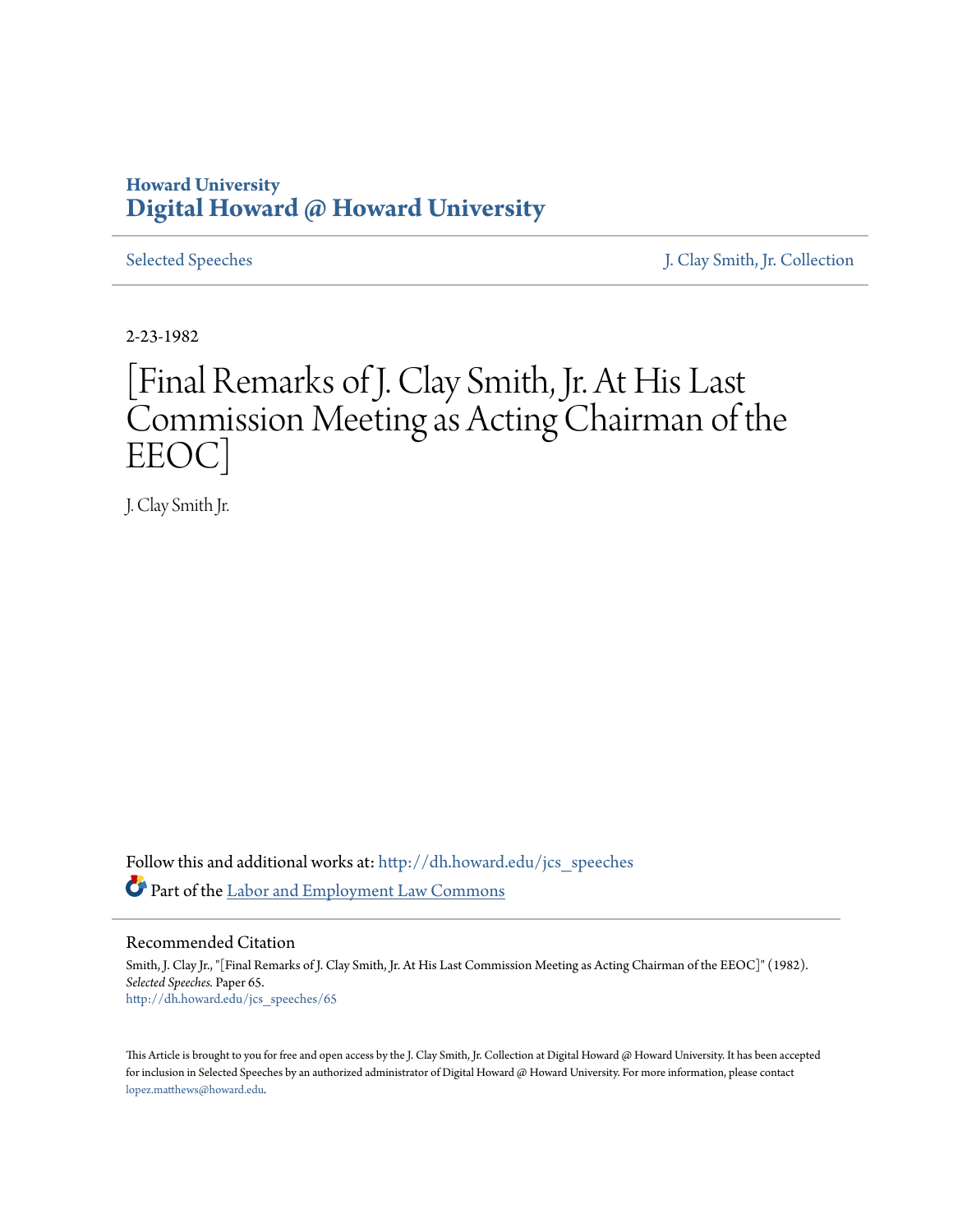FINAL REMARKS OF J. CLAY SMITH, JR. AT HIS LAST COMMISSION MEETING (FEBRUARY 23, 1982) AS ACTING CHAIRMAN OF EQUAL EMPLOYMENT OPPORTUNITY COMMISSION Attachment to Official EEOC Minutes

..

I would like to say that this is my last Commission meeting as Acting Chairman. It has been a long but productive twelve months. I recall walking into the Commission room with as sparse an agenda as we have today, with an FOIA - I don't know what we would do without FOIA's (Freedom of Information Act Requests). I'm obviously joking, but -- keep them coming so that the Commission will have something to do. We have a great deal for which to be thankful.

I would like to take these few moments -- to thank the staff for an extraordinary twelve months. The glitter and glamour of a<br>chairman is as glorious and glittering as the people that surround the chairman. John Schmelzer, Ron Arrington, Chris Roggerson, Deborah Dickinson, Betty Brown, and all the people on my staff were extraordinary during this period of time. I recall when President Reagan sent the letter over designating me as Acting Chairman, Commissioner Leach had been Acting Chairman for about two weeks and it looked like things were beginning to slip away because staff was trying to determine who would lead the agency. Commissioner Armando Rodriguez and I were chit-chatting about when the presidential designation was coming and people were coming up to the fifth floor trying to determine the shifting in the authority levels. It was a lot for me to evaluate in terms of social dynamics, which often goes on as

omitt.

..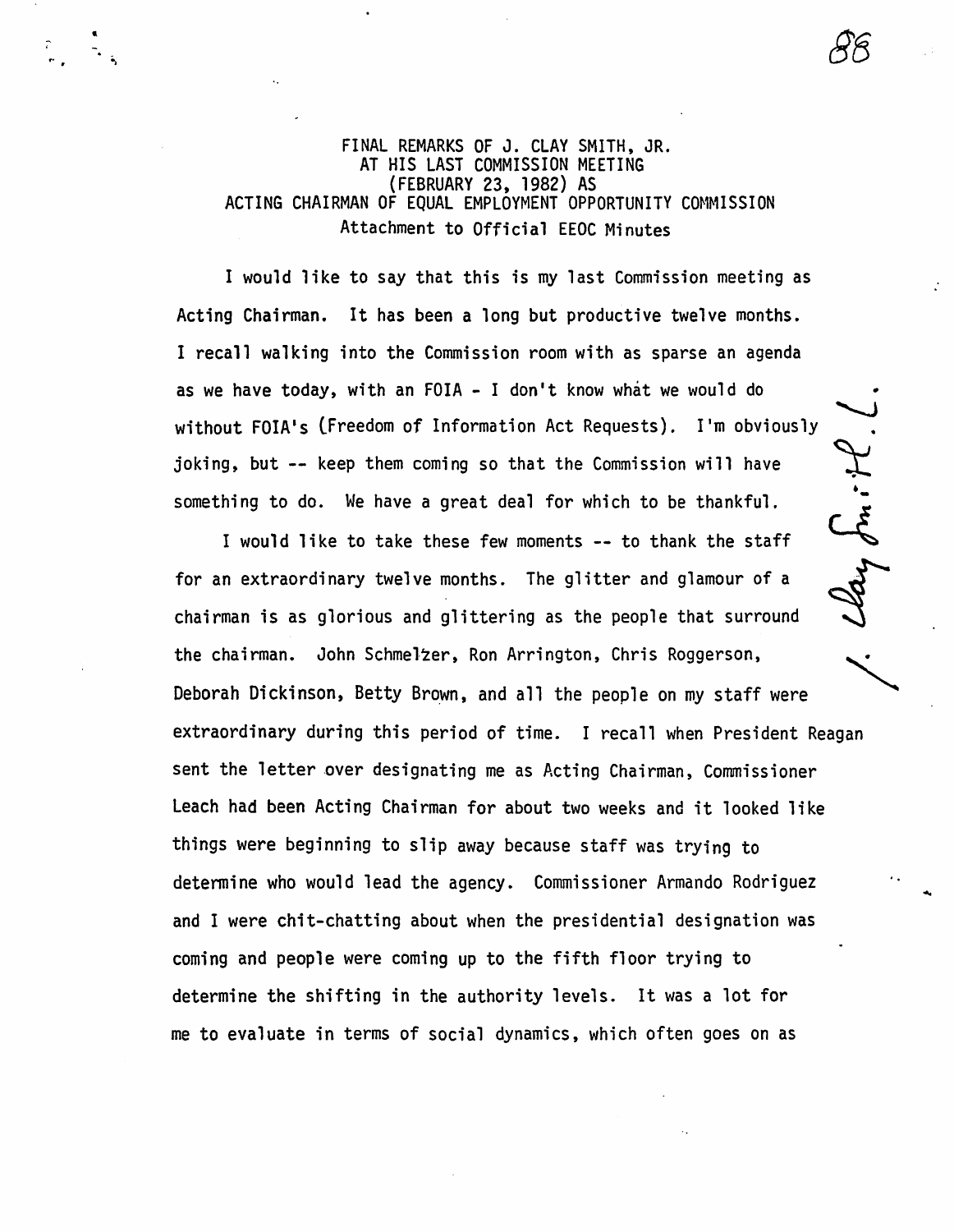Page Two Final Remarks of J. C. Smith, Jr.

 $\ddot{\phantom{a}}$ 

people come and go. But, I did ascend to the chairmanship, and I will say that the year has been miraculous - it has been a lot of fun in the job of Acting Chairman, too. The fun has been both inside the agency and certainly outside the agency and even with the press. it has been kind of interesting. But this is all a part of it all. We have all learned a lot  $-$ - I know the opportunity afforded me to lead has been very meaningful to me -- one which, perhaps given "being born one year later or one year sooner" this opportunity would never have arisen and so I have looked upon this particular experience· as a tremendous opportunity for personal growth, development, learning; and certainly the relationships that I have established with people from Wall Street and the little people of the country have been rewarding to me, and have been beneficial to EEOC. For example, I am very honored to have been admitted as an honorary member in the Philippine Bar Association.

I have seen one thing that I think is fairly common to an agency such as ours, and certainly common to my experience in the government, and that is whether you are at the Federal Communications Commission, the Federal Trade Commission, the Security Exchange Commission, or what have you, people are generally the same when it comes to service of their government; it doesn't really matter what position you take: it's the how you take it, its how dedicated you are to the mission of what you are about. I have witnessed mission in the EEOC staff. I have witnessed dedication and mission in the  $\setminus$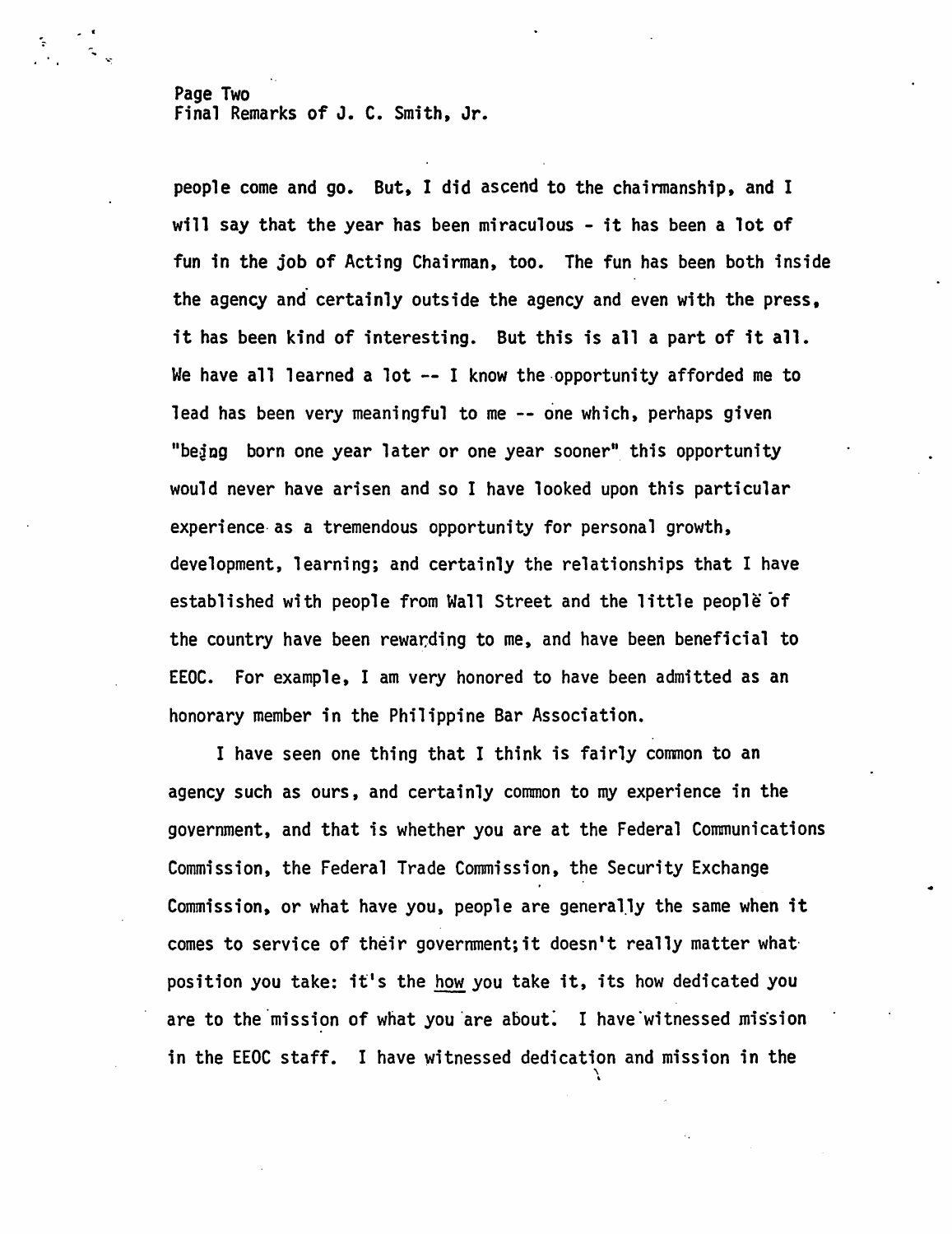Page Three Final Remarks of J. C. Smith, Jr.

-..

field. I have witnessed mission on the front lines as our EOS's, who are often cursed out by angry people grieving for survival, continue to serve their government with a smile. I have seen it and heard the claims and concerns of the business community and yet I have seen also a great deal of reasonableness from the people whom we regulate and the protected classes. So, I would like to just say again to the staff "Thanks" -- to Armando Rodriguez, "Thanks" for the fun and the leadership. Also, it should not go unnoticed that Armando, during this period of time, led the Combined Federal Campaign (CFC), which exceeded its dollar goal by some \$4,000. These are not achievements that the press or our critics will place at the top of our accomplishments, but to have exceeded a CFC goal in a year of change and uncertainty indicates that the employees of this agency remain concerned about others. Having been the previous CFC Chairman, I know how difficult . a job this was for Armando. It is the kind of thankless job one often gets in the military when ordered to stand guard duty -- and I would like to thank Armando for that and for all support he provided during the period when this agency for the first time in sixteen years had no quorum, which I will never forget. \

Commissioner Shattuck, I wish you the best in terms of your confirmation process  $-$ - I hope that it rapidly comes to an end so  $\cdot$ that, as human nature has it, you can comfortably proceed with your life here at the agency. I hope that the other people that are nominated will be rapidly confirmed. I take no position on people,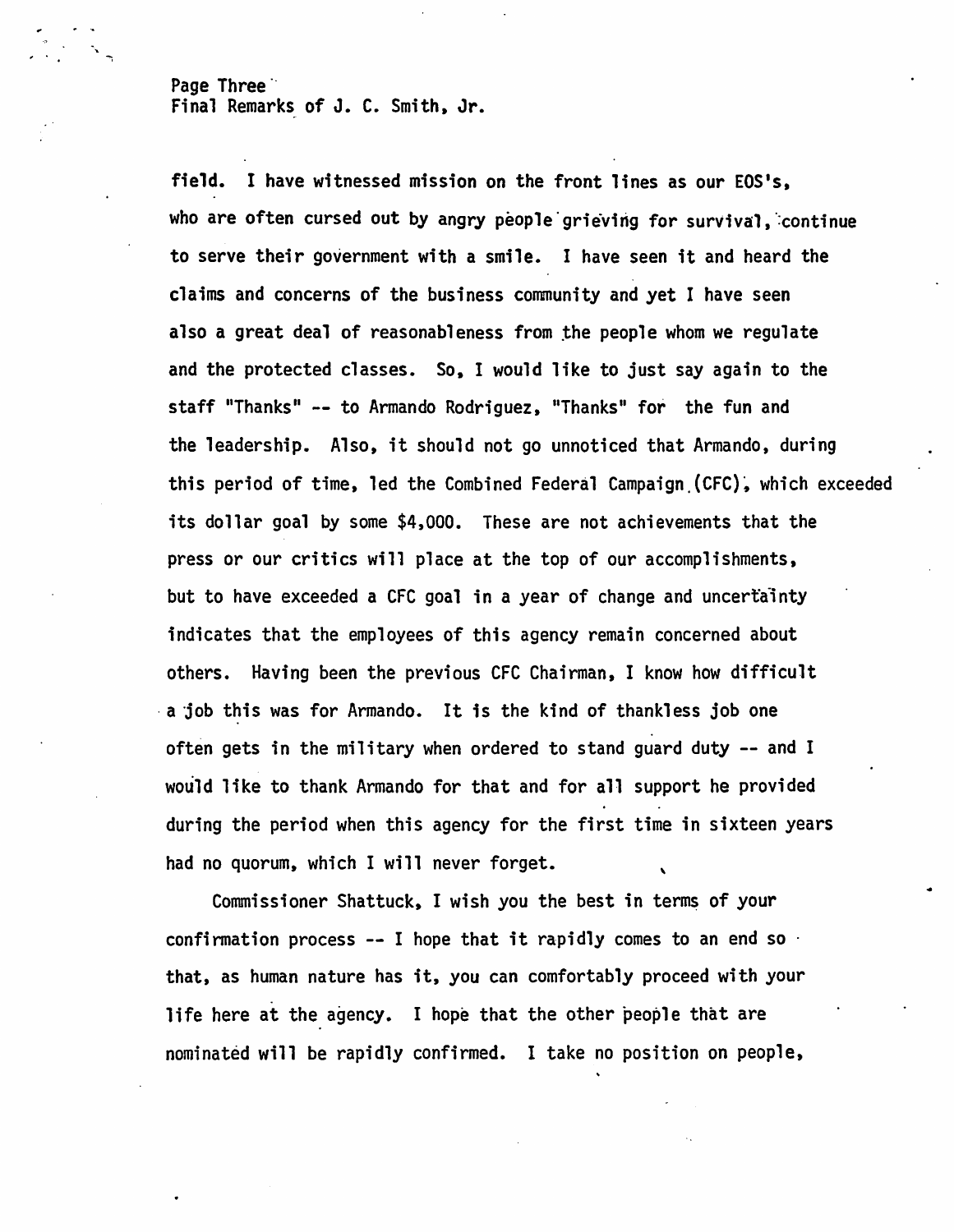Page Four " Final Remarks of J. C. Smith, Jr.

 $\ddot{\,}$ 'I

> I took none on Chairman designate William Bell, I take none on Chairman designate Clarence Thomas, I took no position on  $\pm$ Commissioner Shattuck. I have made a conscious effort not to get involved or to interfere with'the political destiny of any nominee. There is enough to do here on a day-to-day basis to keep you thoroughly tied up, not to be stretched out on individual political issues. I think that we have come a long way -- with Issie Jenkjns at my .. left, and Connie Dupre (for a while) at the right, James Finney out there fighting, and the rest of the people  $\div$  but there is a lot that will occur in the next twelve months. I think that the agency will have to pull itself together -- the Commission will have new members, it will have to learn to live together, and think together and process its ideas together and I think the staff will have to begin to look at the leadership (whoever it may be) and to pull in and try to provide the support that is necessary to do a very very difficult job. In the main, the bottom'line is not so much the glitter of a Chairman or the glitter of Commissioners or the glitter of the Supervisors, but I think the important thing is to assure ourselves that we are doing the things that we'are required to do and that we continue to be that kind of "hope institution" for many people out there in the world who have no other place to go, except EEOC, to gain their relief from discrimination. This has always been my greatest concern, it will always be my greatest concern as I revert to my status as a Commissioner. For having sat in this chair,

•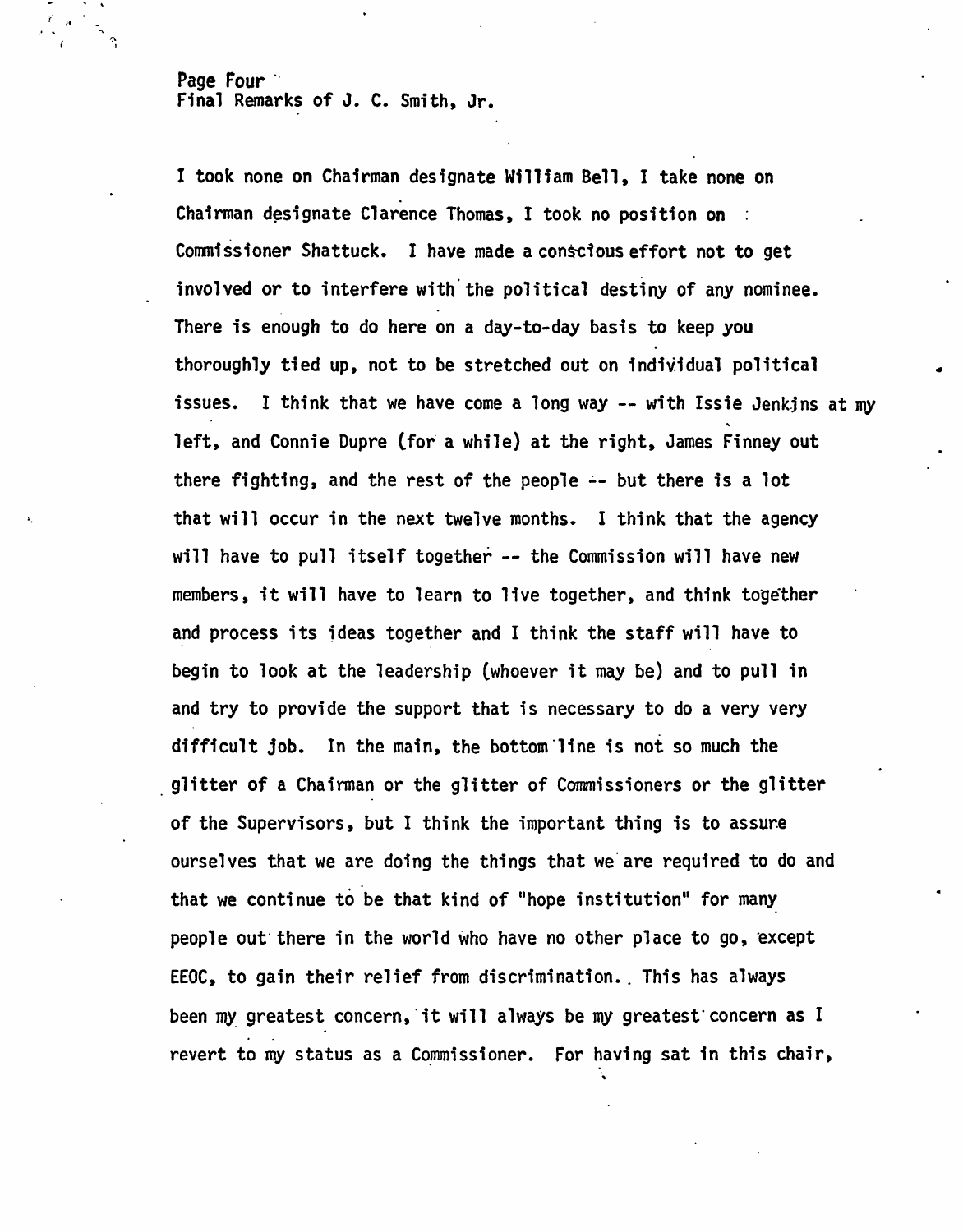Page Five Final Remarks of J. C. Smith, Jr.

I am somewhat sympathetic to others who have.had to sit here, and I certainly will be sympathetic to anyone else who has to sit here - it is a tough. tough job, I think it is one of the toughest jobs in the government because of the various forces that flow in and out of the agency  $--$  I think that it is tough now because of different views, but no matter what the views are -- the mission of EEOC must remain the same because people like myself -- all of us who are political appointees -- we come and go, we never stay and there is always a definite date of termination in these jobs. But the staff does not - there is always going to be a staff, it is always going to made up of different kinds of people with different views and from different geographical locations and different environments, different backgrounds and it is that conglomerate of life and thought and energy which will keep EEOC going. I am very glad to have had the privilege to be the Acting Chairman. It certainly will be a "high water mark" in my career but I have never thought that any job was the "highest" water mark" without one basic factor -- that is the factor of personal integrity. I came to the government with integrity -- and I think that keeping it in any job is the greatest claim to fame if fame is what one seeks. So. I would like to thank you all again for listening to these remarks. I thought that they should be said. I think that they are appropriate, and I hope that in the months ahead that I can sit back and do as Commissioner Rodriguez does and needle the Chairman every once in awhile (laughter).

 $\lambda$ 

I I

'.

 $\mathbf{I}$ ;  $\mathbf{I}$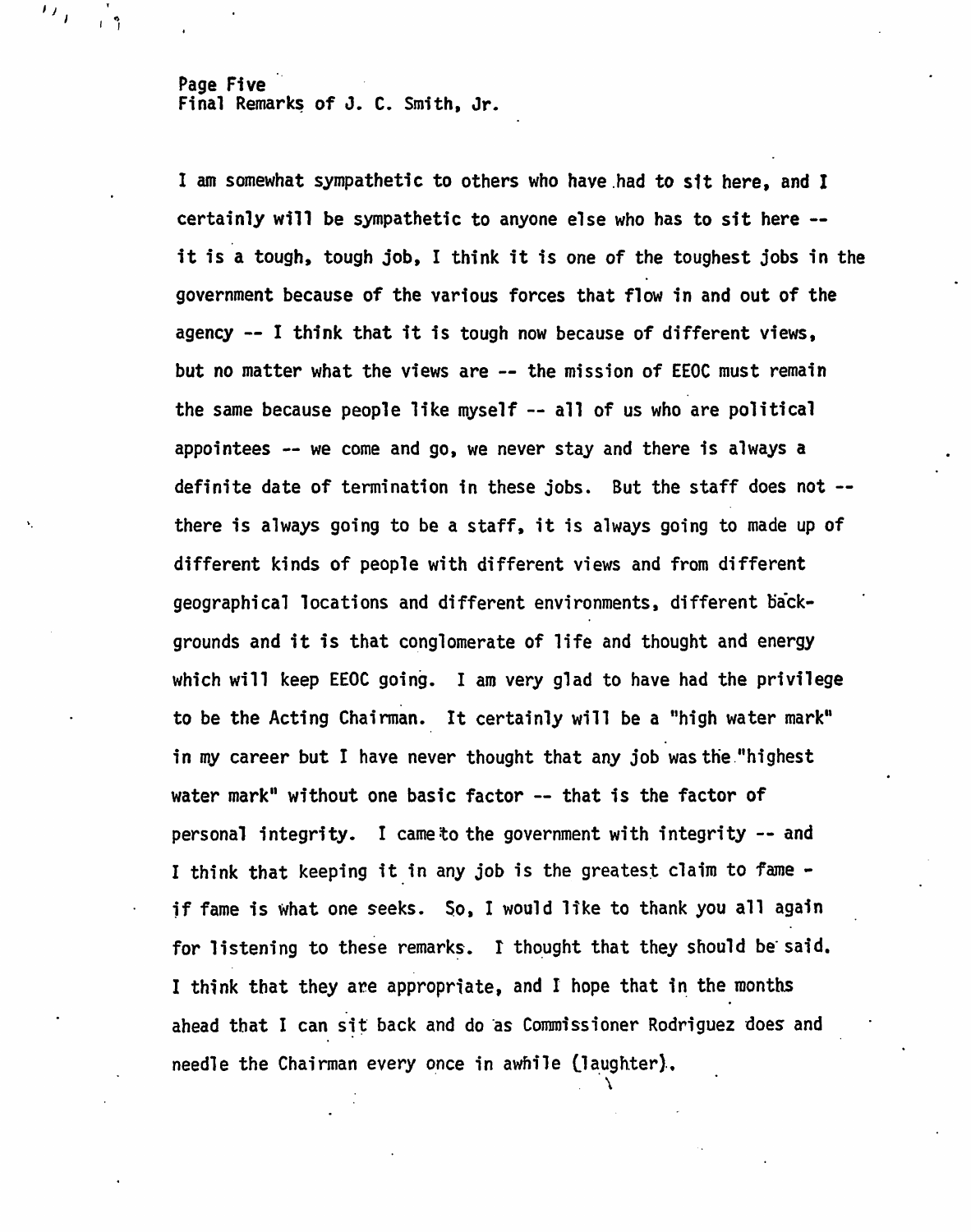## COMMISSION RESOLUTION

From October 1, 1981, to December 2i, 1981, the Equal Employment Opportunity Commission was without a quorum, as set forth in the statute, and it became the responsibility, under a delegation of authority granted September 25, 1981, ·of Acting Chairman J. Clay Smith, Jr., in consultation with Commissioner Armando M. Rodriguez, to act upon those matters which would normally have been acted upon by the Commission, as a collegial body. To the credit of Acting Chairman Smith, during this period of absence of a quorum, the first time in the Commission's history, the Equal Employment Opportunity Commission continued to operate smoothly and carry out its compliance and enforcement responsibilities under Title VII of the Civil Rights Act of 1964, the Equal Pay Act, the Age Discrimination in Employment Act, the Rehabilitation Act, and Executive Order 12067.

Notable among the accomplishments of the Acting Chairman during this period are:

(1) The successful closure of Fiscal Year 1981 in which. Commission productivity was at an a11~time high. Benefits to charging parties were increased, service to charging parties, employers, and other entities was improved by reducing the time for processing complaints; all of which furthered the public interest in eliminating employment discrimination.

Specific accomplishments for Fiscal Year 1981 included the securing of relief for 38,000 persons; a 60% increase in benefits obtained over the previous year; a 25% increase in closure of charges, from 57,000 to 72,000 charges closed; a 4% increase in charge receipts from Fiscal Year 1980, up from 56,000 to 59,000 charges, filing of 368 cases in federal court, up from 326 in Fiscal Year 1980; and a 23% increase in litigation settlements.

' ..

一个

(2) The successful defense of the Commission's budget request for Fiscal Year 1982. Through his untiring and relentless efforts at OMB, the White House, and before Congressional Committees, he effectively and repeatedly presented the Commission's need for both budget and staff to adequately carry out its mandate to eliminate employment discrimination. As a direct result of his personal involvement and direction of the preparation of numerous written justification documents, the Commission's budgetary mark was increased from an original OMB mark of \$123,000,000 and 3000 staff years, to \$140,000,000 and 3376 staff years, alleviating the present need for severe reductions in force and enforcement program cuts.

In addition, at his direction, cost reductions in administrative and support costs have been mandated in an effort to save resources for program operations and to save staff necessary to carry out those programs.